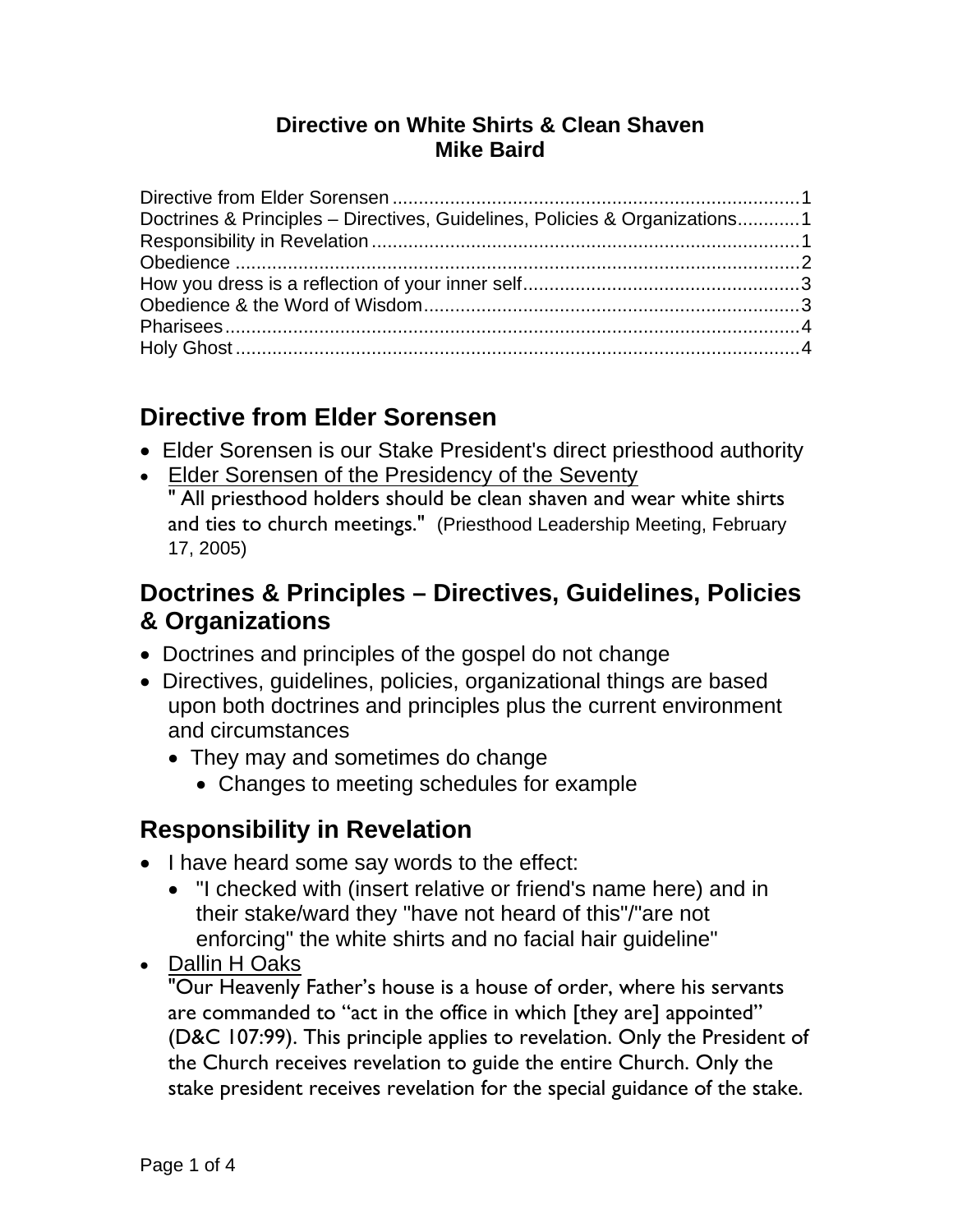The person who receives revelation for the ward is the bishop. For a family, it is the priesthood leadership of the family. Leaders receive revelation for their own areas of responsibility. Individuals can receive revelation to guide their own lives. But when one person purports to receive revelation for another person outside his or her own area of responsibility—such as a Church member who claims to have revelation to guide the entire Church or a person who claims to have a revelation to guide another person over whom he or she has no presiding authority according to the order of the Church—you can be sure that such revelations are not from the Lord." (Dallin H. Oaks, "Revelation," New Era, Sept. 1982, 38)

- In our Stake we follow President Dalton
	- I have "tunnel vision" when he speaks then I follow
		- Doesn't matter what Cedar Mill Stake President or any other Stake President says or is saying
	- Example is Thursday night leadership meetings
		- Only stake in the region that does this
		- President Dalton feels this is what we should do to follow guidance from 1<sup>st</sup> Presidency in Letter sent to Stake Presidents and Bishops about meetings on Sunday
	- In the case of the Letter from Elder Sorensen
		- President Dalton presented in Bishopric Training
		- We as a bishopric agreed we should follow
		- We presented to the PEC and they agreed we should follow

# **Obedience**

 $\bullet$  D&C 1:38

"What I the Lord have spoken, I have spoken, and I excuse not myself; and though the heavens and the earth pass away, my word shall not pass away, but shall all be fulfilled, whether by mine own voice or by the voice of my servants, it is the same."

• 2 Kings  $5:1-14$ 

" And *Elisha sent a messenger unto him*, saying, Go and wash in Jordan seven times, and thy flesh shall come again to thee, and thou shalt be clean...

But Naaman was wroth, and went away... So he turned and went away in a rage.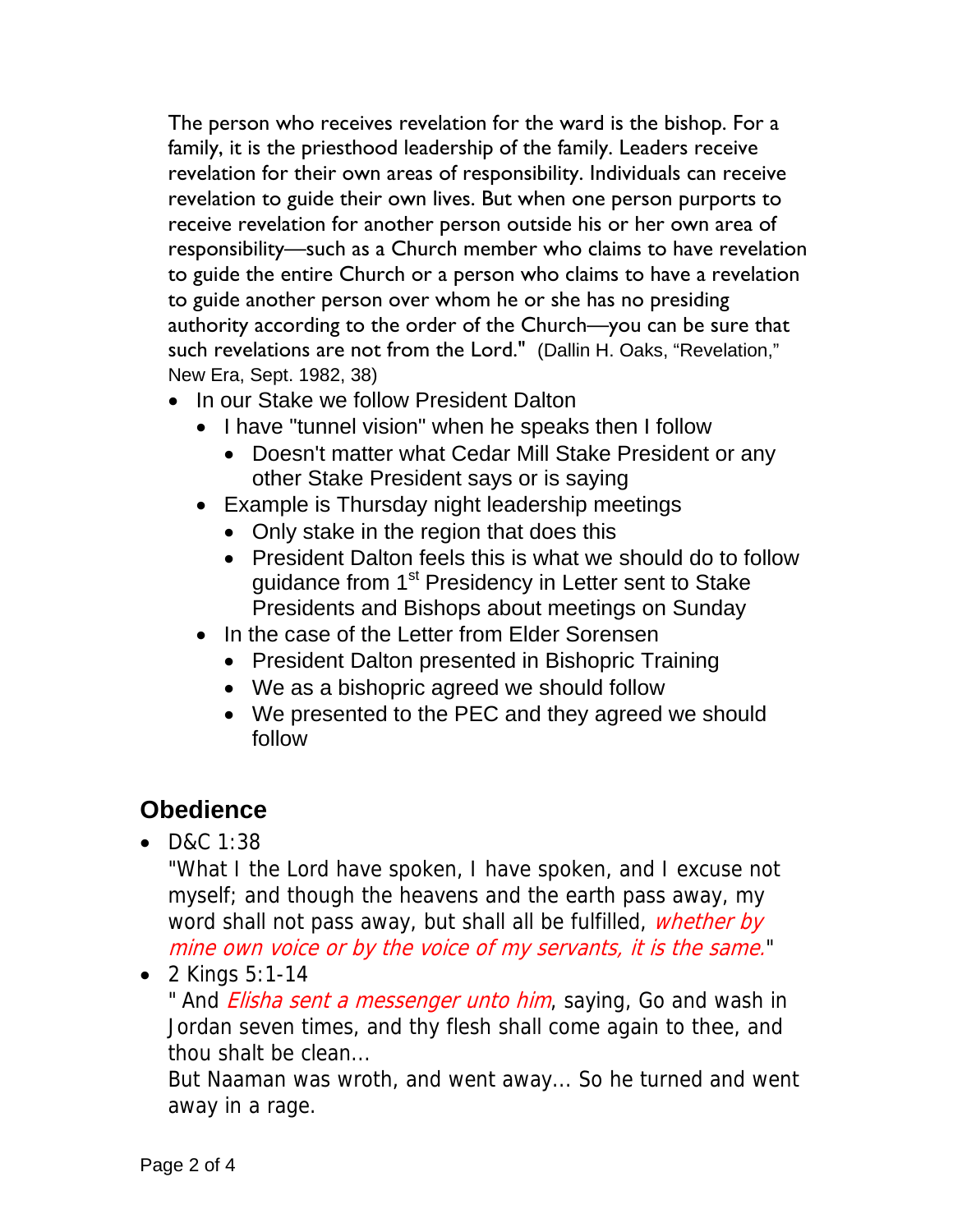And his servants came near, and spake unto him, and said, My father, if the prophet had bid thee do some great thing, wouldest thou not have done it? how much rather then, when he saith to thee, Wash, and be clean?

Then went he down, and dipped himself seven times in Jordan, according to the saying of the man of God: and his flesh came again like unto the flesh of a little child, and he was clean."

 First Presidency on Reading the Book of Mormon "The First Presiency Message in the August 2005 Liahona and Ensign magazine teaches of the divine message of the Book of Mormon and extends an invitation to all members to read it by the end of the year. Those who read the Book of Mormon will be blessed with an added measure of the Spirit of the Lord, a greater resolve to obey His commandments, and a stronger testimony of the living reality of theSon of God." (Letter from 1<sup>st</sup> Presidency to all members, July 25, 2005)

# **How you dress is a reflection of your inner self**

• Dress & Appearance

"The way you dress is a reflection of what you are on the inside. Your dress and grooming send messages about you to others and influence the way you and others act.

Show respect for the Lord and for yourself by dressing appropriately for Church meetings and activities." (Strength of Youth pg 14-16)

# **Obedience & the Word of Wisdom**

- We obey the Word of Wisdom not because of what Science may or may not say about elements of the Word of Wisdom
- We obey because we love the Lord and wish to obey